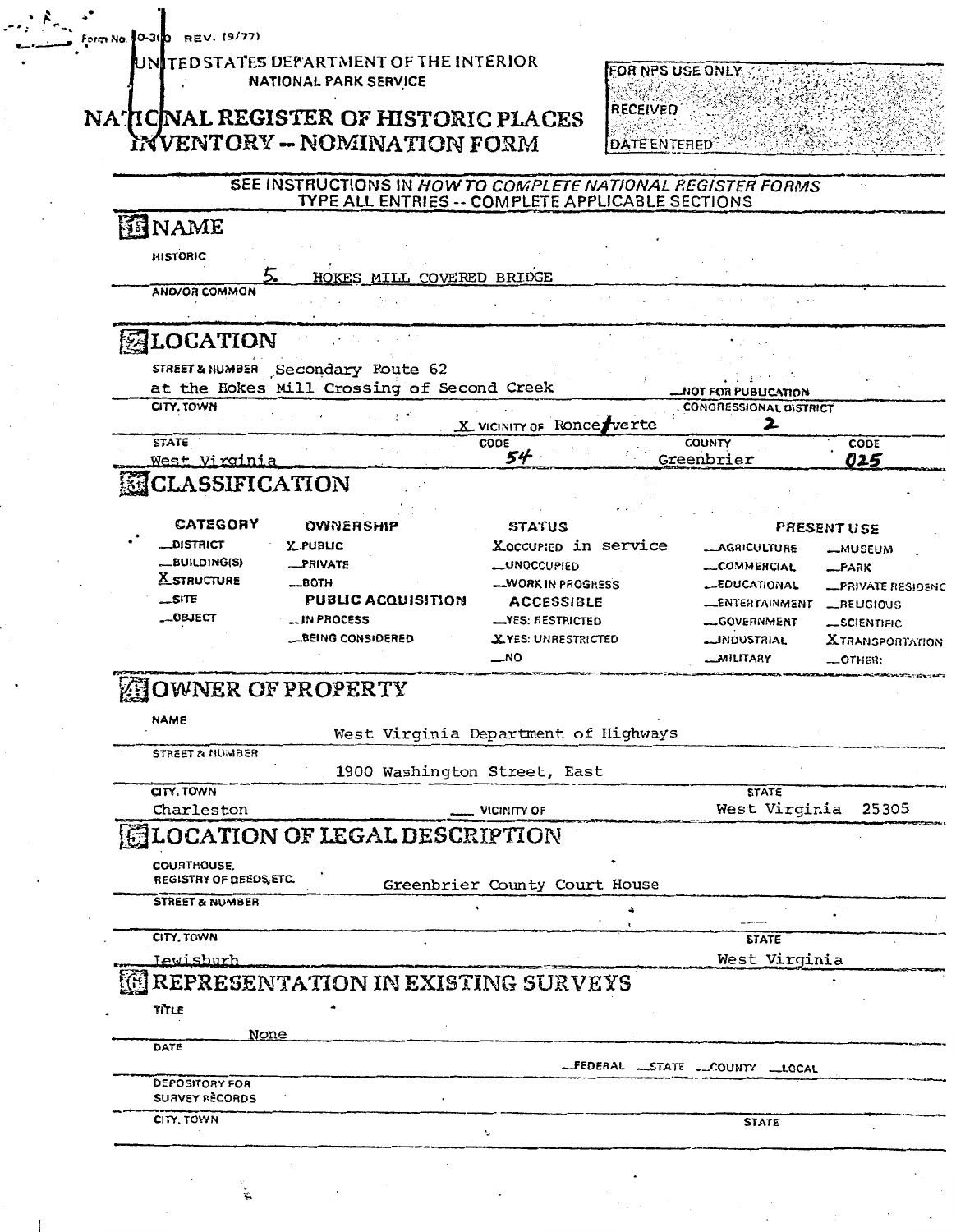## $\mathrm{DESGRIPTION}$  .

|                   | <b>CONDITION</b>     | <b>CHECK ONE</b>   | <b>CHECK ONE</b>       | ಿತ |
|-------------------|----------------------|--------------------|------------------------|----|
| <b>LEXCELLENT</b> | <b>ADETERIORATED</b> | <b>__UNALTERED</b> | <b>X_ORIGINAL SITE</b> |    |
| $-$ GOOD          | __RUINS              | <b>ALTERED</b>     | <b>MOVED</b>           |    |
| $-FAIR$           | __UNEXPOSED          |                    |                        |    |
|                   |                      |                    |                        |    |

DESCRIBE THE PRESENT AND ORIGINAL (IF KNOWN) PHYSICAL APPEARANCE

**The** Hokes Mill Covered Bridge is 12 feet wide and measures 81-6 feet between the insides of the endposts. It **has** board-and-batten siding painted barn red and a standing seam metal roof. The truss is a modified Long truss. **The** three 11 foot 10 inch high center panels of variable lengths, contain double diagonals consisting of two-4 x 8 inch members and **43** x 8 inch single diagonals, which fit between **and** are pinned to the double diagonals. The 9 foot 8 **inch** long **panel has** a double diagonal ma& up of **two-45** x 7 inch **members and** a 4 x 6 inch single diagonal. The end diagonals are secured to 'the bottom chord, which consists of three-4 **x 94 inch** members, by the bolt and rod system. Shear keys, which are small 2 x **3** inch blocks of wood that fit into notches made between the bottom chord members, help to transfer shear uniformly along the bottom chord.

The recent major modifications to the bridge include the replacement of the wooden transverse floor beams with steel girders **and** the addition of two wide flange beams, a W *36* x 194 and a **W** 46 x 182, which have been placed at either side of the deck and extend along the length of the bridge.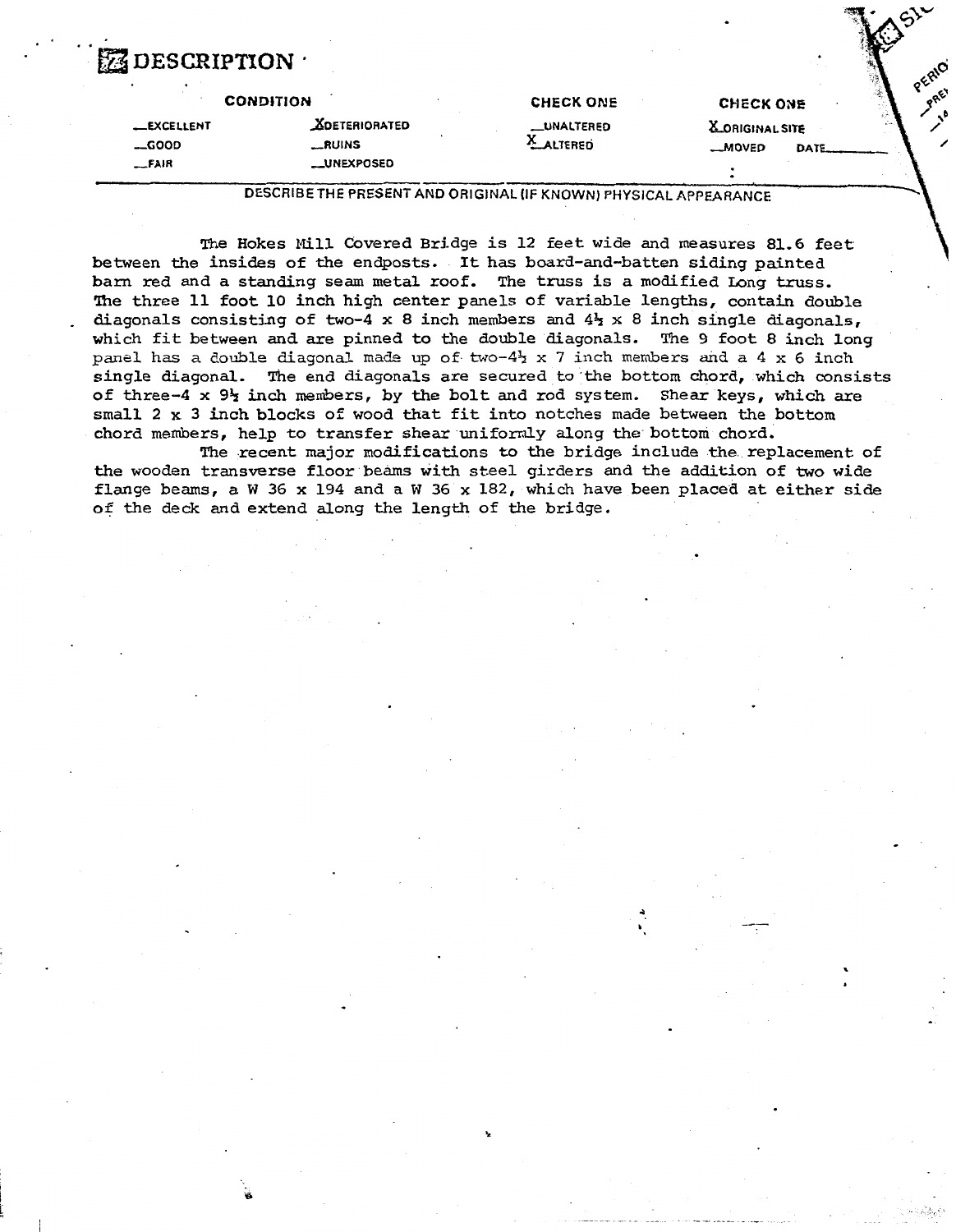| PERIOD                                                                                                        | . .                                                                                                                                                    | AREAS OF SIGNIFICANCE -- CHECK AND JUSTIFY BELOW                                                                                                                                      |                                                                                                                                             |                                                                                                                                                              |
|---------------------------------------------------------------------------------------------------------------|--------------------------------------------------------------------------------------------------------------------------------------------------------|---------------------------------------------------------------------------------------------------------------------------------------------------------------------------------------|---------------------------------------------------------------------------------------------------------------------------------------------|--------------------------------------------------------------------------------------------------------------------------------------------------------------|
| <b>_PREHISTOHIC</b><br>$-1400.1499$<br>$-1500-1599$<br>$-1600-1699$<br>$-1700.1799$<br>X1800-1899<br>$-1900-$ | <b>LARCHEOLOGY-PREHISTORIC</b><br><b>LARCHEOLOGY-HISTORIC</b><br><b>_AGRICULTURE</b><br><b>_ARCHITECTURE</b><br>$\_ART$<br>_COMMERCE<br>COMMUNICATIONS | <b>LOMMUNITY PLANNING</b><br><b>CONSERVATION</b><br><b>LECONOMICS</b><br>LEDUCATION<br><b>XENGINEERING</b><br><b>LEXPLORATION/SETTLEMENT</b><br><b>LINDUSTRY</b><br><b>LINVENTION</b> | <b>LLANDSCAPE ARCHITECTURE</b><br>$-LAW$<br><b>LLITERATURE</b><br>$\sim$ MILITARY<br>$-MUSIC$<br><b>_PHILOSOPHY</b><br>_POLITICS/GOVERNMENT | <b>LRELIGION</b><br><b>_SCIENCE</b><br><b>LISCULPTURE</b><br><b>LSOCIAL/HUMANITABIAN</b><br>$L$ THEATER<br><b>XTRANSPORTATION</b><br><b>LOTHER ISPECIFY)</b> |

SING CALL AND CONTROL OF STRE

In 1897, during the April term of the Greenbrier County Court, it was ordered that B. F. Mann, R. A. McDowell and Austin B. Erwin be appointed commissioners to have a covered bridge built on stone abutments acro-s Second Creek above Smith's Mill (formerly Hoke's Mill) for a cost of \$700.00. The court records do not pin point the date of the completion of the bridge, but various drafts were issued between the terms of January 1898 and March 1899 for road repairs in the Irish Corner tistrict. A draft for \$175.00 was the only one specifically referenced to the construction of the bridge. Therefore, the bridge was probably completed between April 1897 and Narch 1899.

The Hokes Mill Covered bridge is one of Greenbrier Counties two remaining. covered bridges, and has a superstructure consisting of a modified version of the patented Long truss. The bridge is in a deteriorating condition, and although the two large wide flange beams help to support the bridge, they have adversely affected its aesthetic value and historic integrity. This bridge deserves a better fate and should be restored.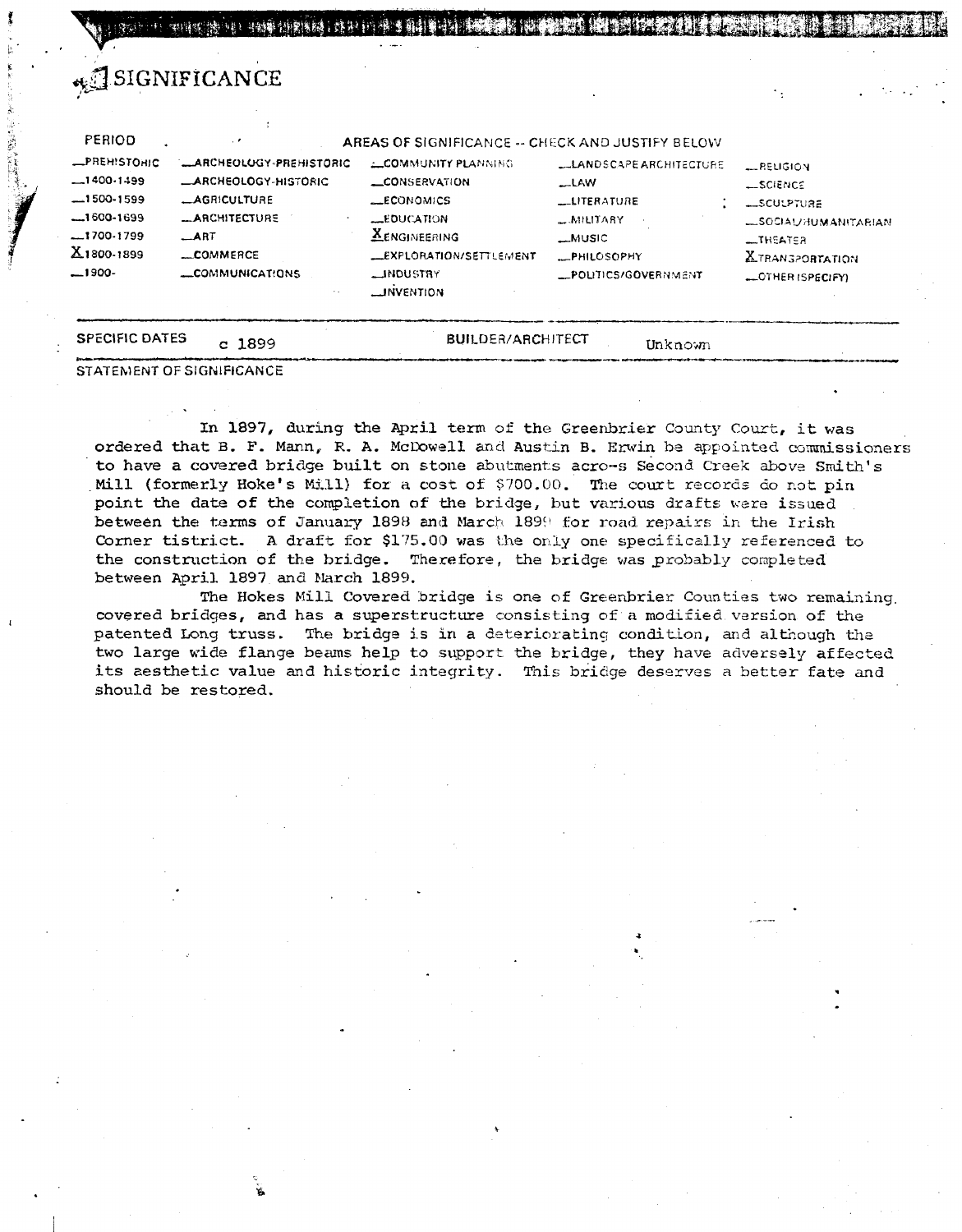# MAJOR BIBLIOGRAPHICAL REFERENCES

Order Book #6, ; reenbrier County Court, pp. 260, 300, 323, 336, 372.

| <b>MGEOGRAPHICAL DATA</b>                                                                   |                                                                                                                                                                                                                                                                                                                                    |                   |                               |             |
|---------------------------------------------------------------------------------------------|------------------------------------------------------------------------------------------------------------------------------------------------------------------------------------------------------------------------------------------------------------------------------------------------------------------------------------|-------------------|-------------------------------|-------------|
|                                                                                             | ACREAGE OF NOMINATED PROPERTY Not Applicable                                                                                                                                                                                                                                                                                       |                   |                               |             |
| QUADRANGLE NAME Fort Spring                                                                 |                                                                                                                                                                                                                                                                                                                                    |                   | QUADRANGLE SCALE              | 1:24000     |
| <b>UTM REFERENCES</b><br>54, 18, 7, 0<br>A   1   7  <br><b>ZONE</b><br><b>EASTING</b><br>C. | [4,1[7,2]1,2,0]<br>NORTHING                                                                                                                                                                                                                                                                                                        | ZONE EASTING<br>Ð | <b>NORTHING</b>               |             |
|                                                                                             |                                                                                                                                                                                                                                                                                                                                    |                   |                               |             |
|                                                                                             |                                                                                                                                                                                                                                                                                                                                    |                   |                               |             |
| <b>VERBAL BOUNDARY DESCRIPTION</b>                                                          |                                                                                                                                                                                                                                                                                                                                    |                   |                               |             |
|                                                                                             |                                                                                                                                                                                                                                                                                                                                    |                   |                               |             |
|                                                                                             | LIST ALL STATES AND COUNTIES FOR PROPERTIES OVERLAPPING STATE OR COUNTY BOUNDARIES                                                                                                                                                                                                                                                 |                   |                               |             |
| <b>STATE</b>                                                                                | CODE.                                                                                                                                                                                                                                                                                                                              | <b>COUNTY</b>     |                               | <b>CODE</b> |
| <b>STATE</b>                                                                                | CODE                                                                                                                                                                                                                                                                                                                               | <b>COUNTY</b>     |                               | CODE        |
| NAME / TITLE<br><b>ORGANIZATION</b>                                                         | E.L. Kemp, Professor History of Science & Technology and of Civil Engineering                                                                                                                                                                                                                                                      |                   | DATE                          |             |
| West Virginia University                                                                    |                                                                                                                                                                                                                                                                                                                                    |                   |                               |             |
|                                                                                             |                                                                                                                                                                                                                                                                                                                                    |                   |                               |             |
| <b>STREET &amp; NUMBER</b>                                                                  |                                                                                                                                                                                                                                                                                                                                    |                   | <b>TELEPHONE</b>              |             |
|                                                                                             |                                                                                                                                                                                                                                                                                                                                    |                   | $(304)$ 293-3867              |             |
| <b>CITY OR TOWN</b>                                                                         |                                                                                                                                                                                                                                                                                                                                    |                   | <b>STATE</b><br>West Virginia | 26506       |
|                                                                                             | LASTATE HISTORIC PRESERVATION OFFICER CERTIFICATION<br>THE EVALUATED SIGNIFICANCE OF THIS PROPERTY WITHIN THE STATE IS:                                                                                                                                                                                                            |                   |                               |             |
| Gl4 Woodburn Hall, Town Campus<br>Morgantown<br>NATIONAL_                                   | STATE.                                                                                                                                                                                                                                                                                                                             |                   | LOCAL                         |             |
|                                                                                             | As the designated State Historic Preservation Officer for the National Historic Preservation Act of 1966 (Public Law 89-665). I<br>hereby nominate this property for inclusion in the National Register and certify that it has been evaluated according to the<br>criteria and procedures set forth by the National Park Service. |                   |                               |             |
| STATE HISTORIC PRESERVATION OFFICER SIGNATURE                                               |                                                                                                                                                                                                                                                                                                                                    |                   |                               |             |
| <b>TITLE</b>                                                                                |                                                                                                                                                                                                                                                                                                                                    |                   | DATE                          |             |
|                                                                                             | THEREBY CERTIFY THAT THIS PROPERTY IS INCLUDED IN THE NATIONAL REGISTER                                                                                                                                                                                                                                                            |                   |                               |             |
|                                                                                             |                                                                                                                                                                                                                                                                                                                                    |                   | <b>DATE</b>                   |             |
| KEEPER OF THE NATIONAL REGISTER.                                                            |                                                                                                                                                                                                                                                                                                                                    |                   | <b>DATE</b>                   |             |
| FOR NPS USE ONLY<br>ATTEST:<br><b>CHEF OF REGISTRATION</b>                                  |                                                                                                                                                                                                                                                                                                                                    |                   |                               |             |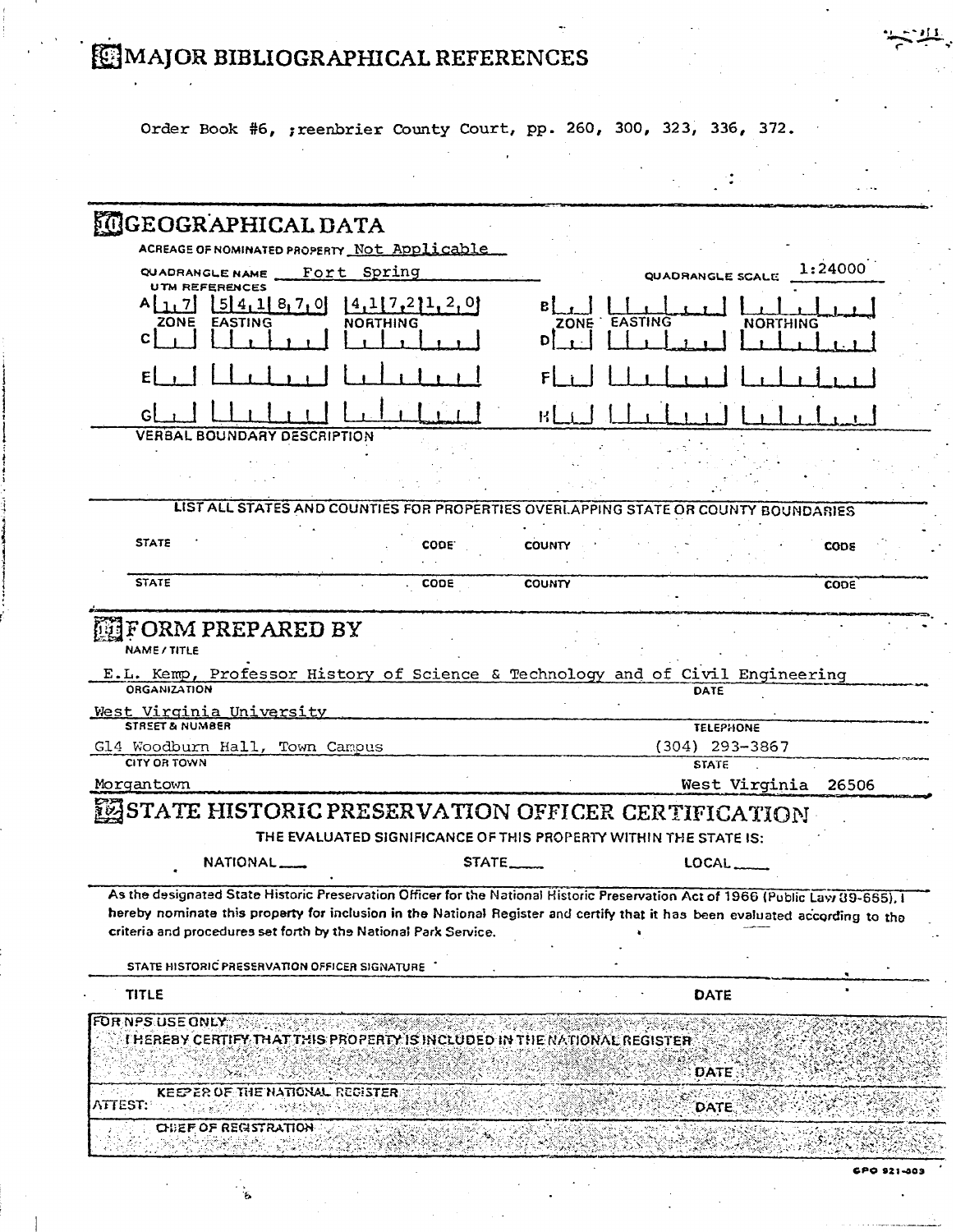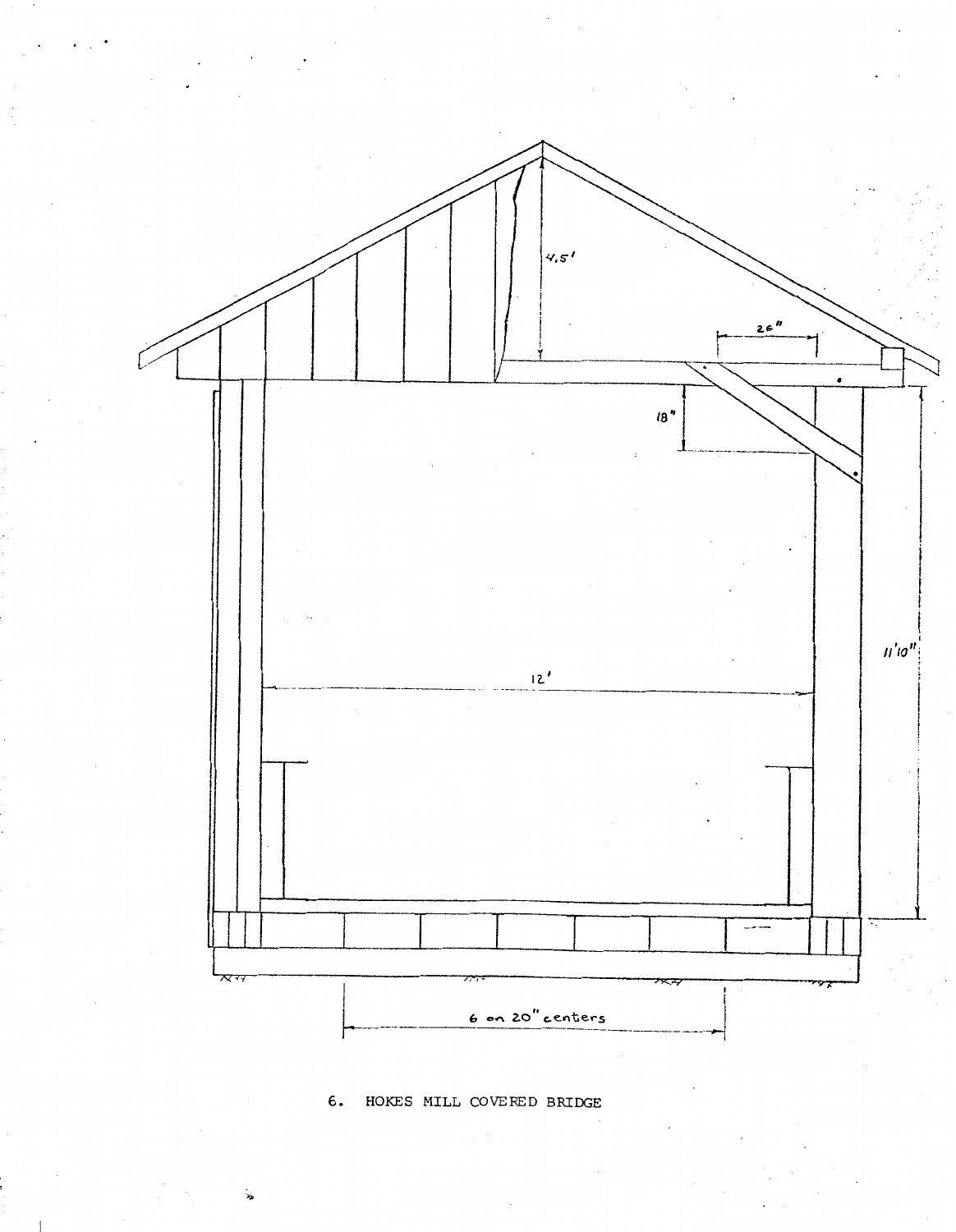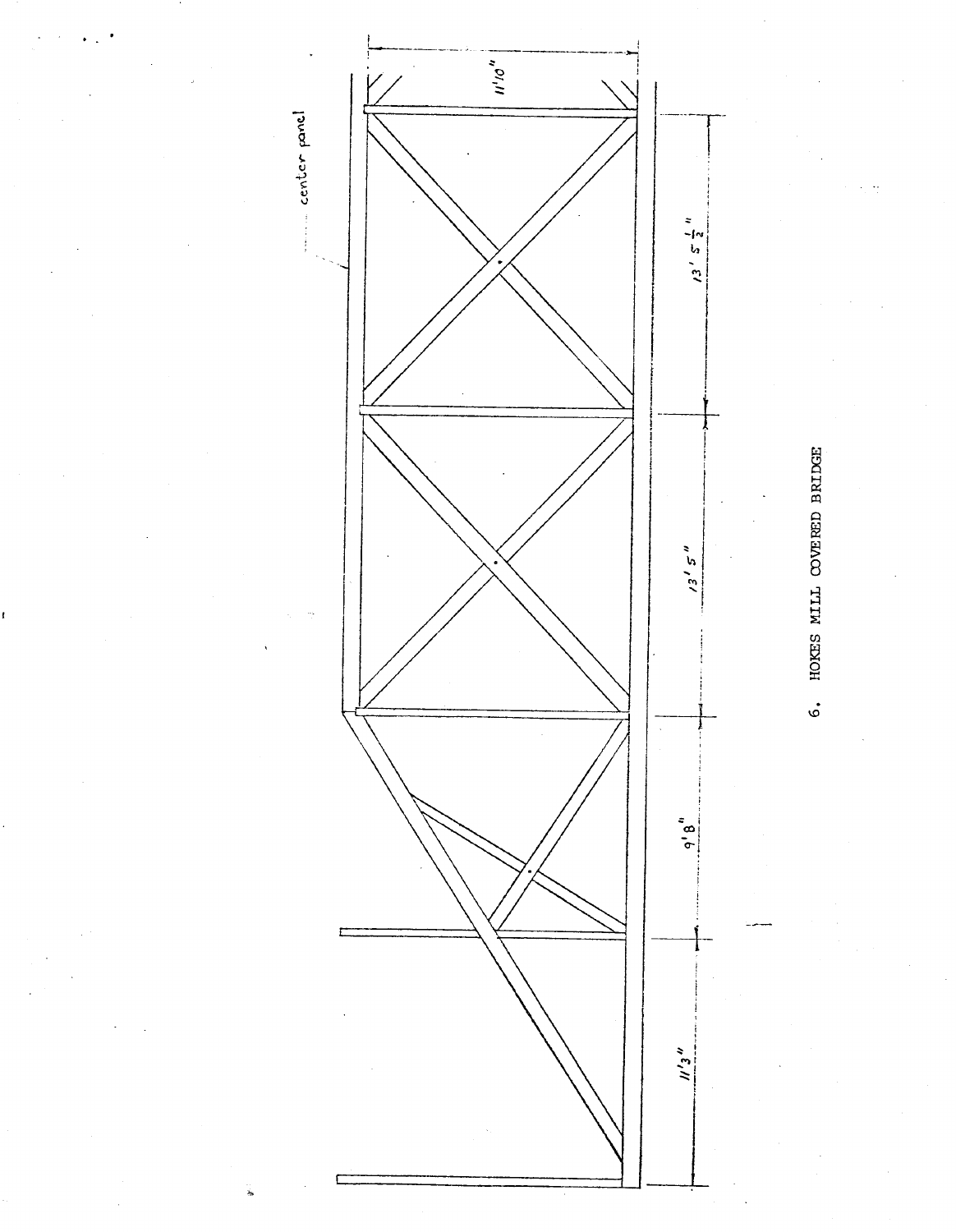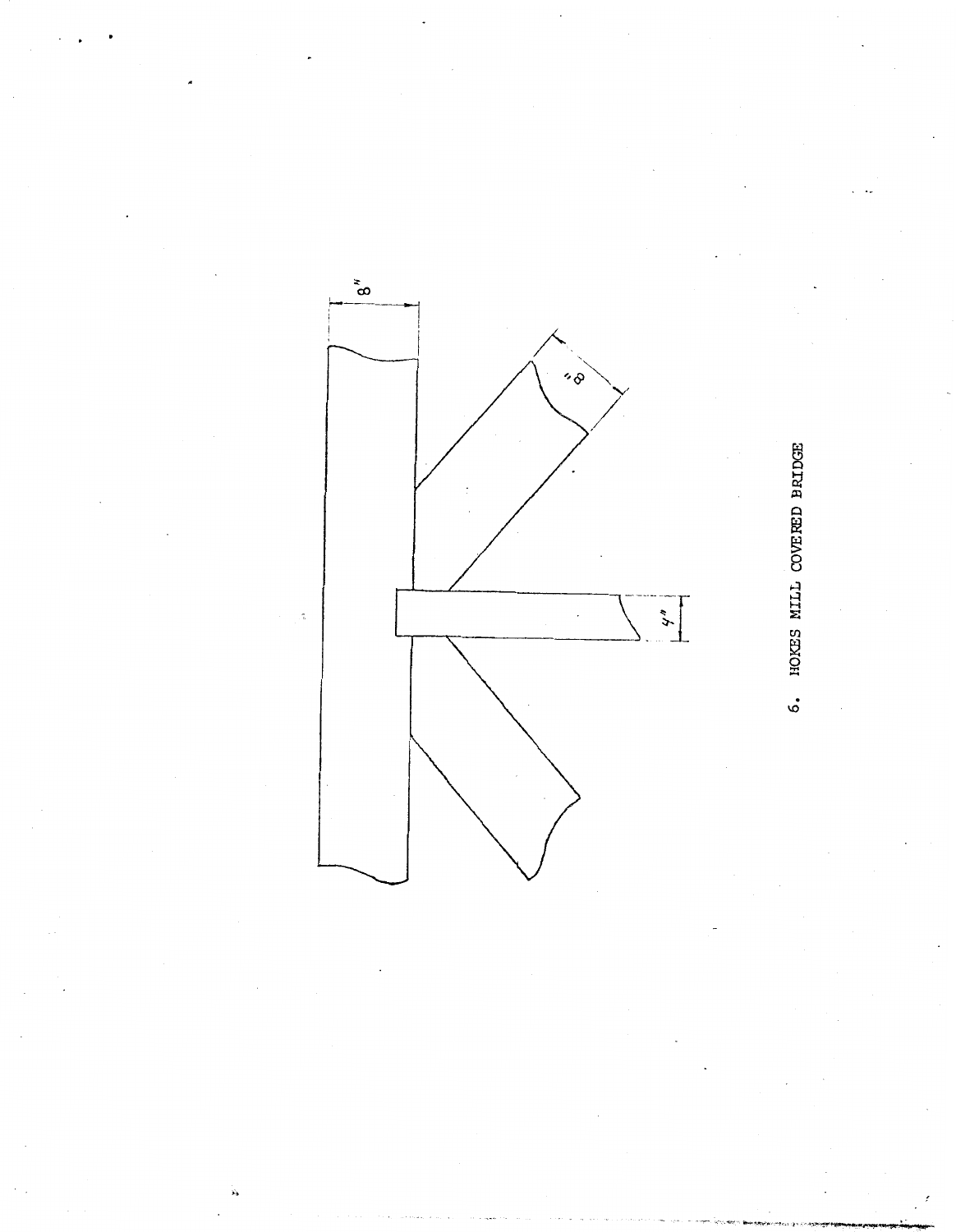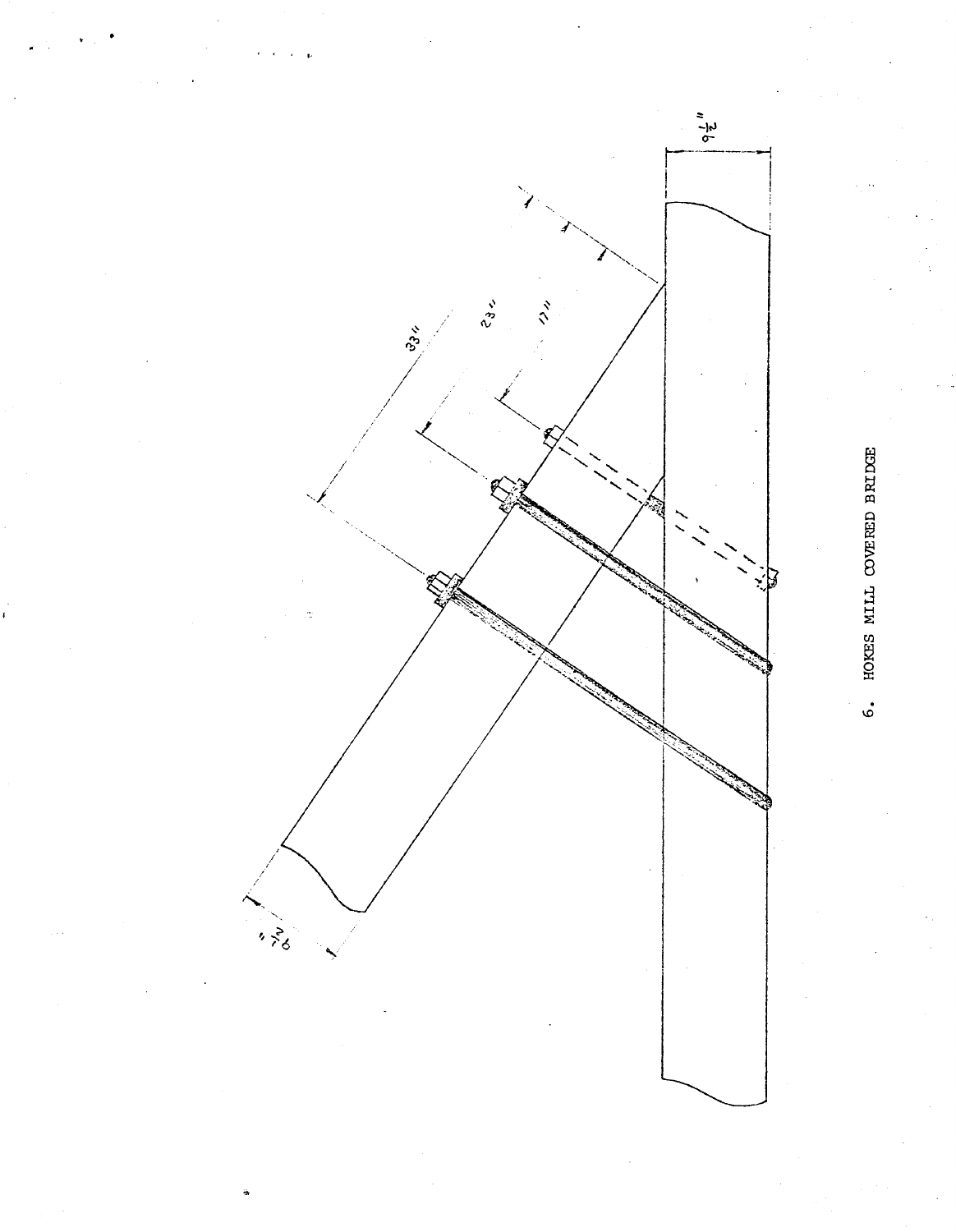